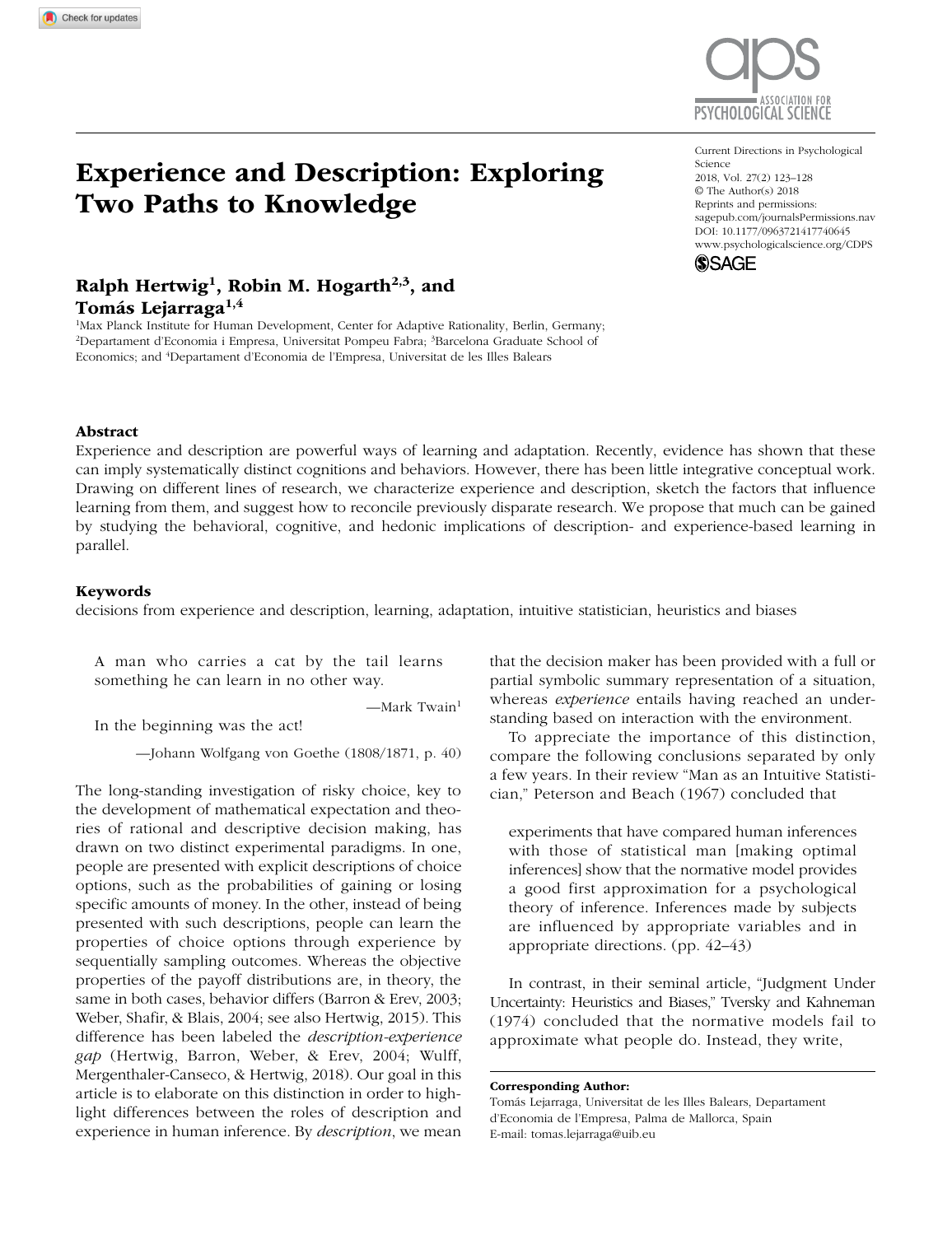people rely on a limited number of heuristic principles by which they reduce the complex tasks of assessing likelihoods and predicting values to simpler judgmental operations. In general, these heuristics are quite useful, but sometimes they lead to severe and systematic errors. (p. 1124)

These conflicting conclusions may be at least partly attributable to differences in the researchers' experimental protocols that map onto the descriptionexperience distinction. Specifically, many studies in the pre-heuristics-and-biases days of behavioral-decisionmaking research (conducted by Ward Edwards and myriad colleagues) tested people's statistical intuitions and choices in the context of experience-based learning environments. The title of a publication by Edwards (1961) in the *Journal of Experimental Psychology* makes this clear: "Probability learning in 1000 trials." In contrast, the heuristics-and-biases protocol typically involves description-based scenarios requiring little learning. Recent evidence supports the thesis that this difference matters. Hogarth and Soyer (2011) specifically contrasted the effects of learning from description and experience on responses to several well-known probabilistic tasks. Participants' responses reflected differences in how they learned. Learning from experience led to more normatively appropriate responses than learning from description. Relatedly, Wulff et al. (2018) observed more normative choices in response to experience-based rather than description-based payoff distributions.

The description-experience distinction has also been identified as a key variable to understand different performance in causal reasoning. Rehder and Waldmann (2017) examined causal reasoning in conditions where the causal relationships were verbally described and in conditions where they were learned from samples of data. Consistent with the view of man as an intuitive statistician, Rehder and Waldmann observed stronger deviations from normative predictions when causes were learned from verbal descriptions than when they were learned from experience. People "were overall relatively competent in estimating probabilities from data" (p. 255). Similarly, Nelson, McKenzie, Cottrell, and Sejnowski (2010) investigated how accurately people categorize stimuli on the basis of descriptive or experiential cues. Here, again, there was a description-experience gap.

Experiential learning is possibly the most important source of adaptation and a building block of intelligence (March, 2010). But, of course, not all of an individual's knowledge results from experience. It is greatly augmented by others' strokes of genius or their systematic observation and engagement with the environment. This knowledge is represented, accumulated, and communicated through spoken and written symbols, and thus description is another powerful source of individual and collective adaptation (Richerson & Boyd, 2005). Hardly any aspect of modern life—from technology, science, and commerce to arts and the World Wide Web—is conceivable without processing symbolic descriptions. They allow us to share knowledge and access accumulated wisdom, thus liberating us from the bounds of individual experience (Schmandt-Besserat, 1996). Yet descriptions are abstractions and cannot fully substitute for an individual's experience with the environment. Experience and description are two complementary but not equivalent ways of learning.

It is timely to compare and contrast the two ways of learning. Drawing on different lines of research, we characterize the essence of experience and description, sketch the factors that influence learning from them, and suggest how to reconcile previously disparate findings. Before doing so, we emphasize that although we speak of description and experience as a dichotomy, we think of them as an important—and illuminating continuum (e.g., learning on the basis of a description can also form an experiential episode) that merits attention. We also emphasize that we aim to capture what discerns experience and description, without offering formal models. The available models cannot do justice to the wealth and depth of differences.

#### Experience and Learning From Experience

We conceptualize experience as a vector of information used for learning. According to this view, experience is the process and the result of living through events. For example, in the aforementioned experimental paradigm, participants experience outcomes by sequentially sampling from payoff distributions. Although undergoing an experience may be effortful, learning is relatively effortless. We experience events and automatically make inferences, abstractions, or generalizations. Experience is concrete as opposed to symbolic, and it has immediate authority for the experiencing individual. It is empirical and rests on the certitude of events that have actually occurred. Experience has coordinates in time and space. Although anchored in the reality of the individual, its interpretation can be ambiguous (e.g., when samples are small or the causal structure of experience is complex). Experience evaluates past actions and guides future actions (March, 2010). Repeated experiences provide the foundations for the acquisition of skills, for example, learning to ride a bicycle, ski, type, or perform surgery, that could not be learned, or at least not exclusively, on the basis of descriptions (see Ryle's, 1945, related distinction between "knowing how" and "knowing that").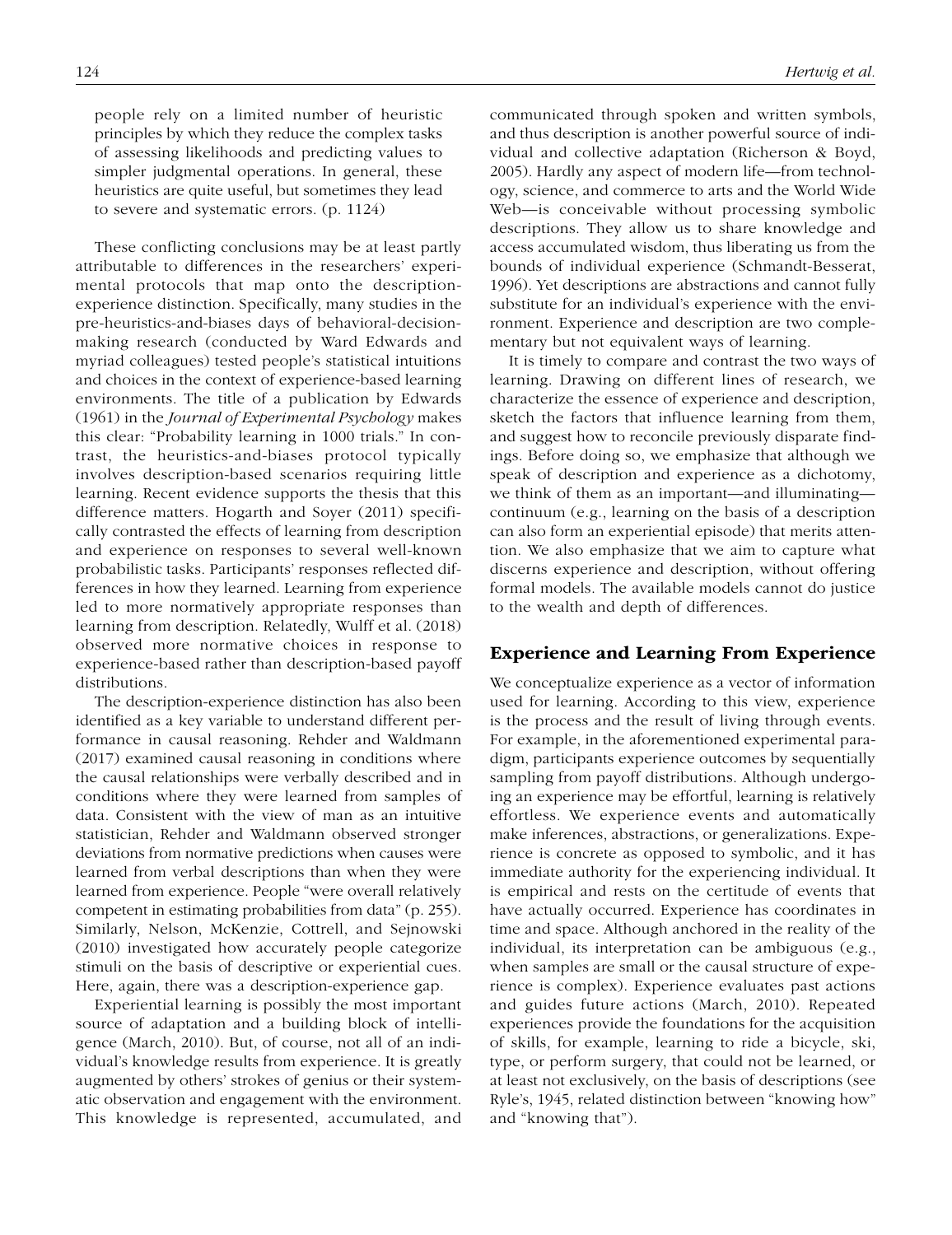The consequences of experience can be epistemic. On carrying the cat by its tail, Mark Twain immediately acquired new knowledge about the cat's preferences. The consequences of experience can also be material, as Twain realized when scratched by the cat. Experiences with material consequences impact future behavior more than those without (Camerer & Hogarth, 1999; Malmendier & Nagel, 2011; Skinner, 1950). Experiences can vary in their hedonic consequences. They can be pleasant or, as in Twain's interaction with the cat, unpleasant. People seek to repeat experiences with positive hedonic and material consequences and avoid negative ones, leading in interaction with the environment to a rich repertoire of predictable human behaviors (Denrell, 2005, 2007).

Although individuals can, to some extent, choose their experiences, the process of learning from experience is tacit. This has two consequences. First, it is hard *not* to learn from experience. For example, it would be hard not to learn the statistical regularities of conditional probabilities in natural language (e.g., Aslin, Saffran, & Newport, 1998). Second, it is also hard to learn from the lack of experience. For example, people often fail to act on the risk of rare events because of their frequent nonoccurrence (Taleb, 2007; Weber, 2006): "What you see is all there is" (Kahneman, 2011, p. 86). To learn from events that did not occur but could have occurred requires the replacement of actual experience with imagination, with all the problems that such a substitution may involve. Second, the tacit nature of learning from experience can make it difficult to achieve an accurate cognitive representation of situations, which, in turn, might enable better decisions. Relatedly, the immediate persuasiveness of experience can outweigh important elements from descriptions. Experience can lead to acquiring naive beliefs (Einhorn & Hogarth, 1978; Hogarth, Lejarraga, & Soyer, 2015) because people typically lack metacognitive insight (Fiedler, 2000).

#### Description and Learning From Description

We characterize description as externalized symbolic representations of knowledge. Descriptions pertain to any kind of knowledge, such as propositional, causal, procedural, or episodic. Description can also refer to things nobody has ever experienced (Pinker, 2007). Symbolic representations can be written or spoken words, numbers, or images. Internal abstractions of the world, for instance, mental models, are not descriptions. Yet when these leave the individual mind in the form of, for example, stories, warnings, or testimony, they become descriptions and accessible to others. Descriptions necessarily reduce the multidimensionality of an individual's experience (in the same way that memory does; see James, 1890); otherwise they cannot be efficient representations of knowledge.

Descriptions have an author—a speaker, writer, or producer of symbols. Through descriptions, the author enables his or her experience and knowledge to travel and be shared. Descriptions need not be bounded by time and place and can inform individuals about hypothetical histories or very unlikely events. Merely mentioning or presenting an event or focusing people's attention on one event through an explicit description, however, can (unduly) increase the event's psychological impact (Kahneman & Tversky, 1979).

Some descriptions, such as spoken words, fade quickly; others, such as written words, may be permanent. Descriptions can inform us about possible consequences of actions without needing to pay the price of experiencing them. Learning from description empowers cultural evolution (Richerson & Boyd, 2005) and is, for the most part, a unique human competence.

#### Influences on Learning From Experience

Learning from experience is influenced by both human characteristics and the structure of the environment. For instance, psychological distance matters (Trope & Liberman, 2003). The "closer" the individual is to the experience, the greater the effect. Individuals are more influenced by something that happens to them or their in-group as opposed to other individuals or groups. Furthermore, affordances in the environment matter (Gibson, 1977). Active learning, that is, being in control of the learning episode and thus self-directing the flow of experience, is more likely to result in superior acquisition than passive learning, where, in contrast, information is provided by the social or physical environment, and the timing and sequence of presentation is not under our immediate control (Gureckis & Markant, 2012; Markant & Gureckis, 2014). Another critical factor centers on how the structure of the learning environment matches the setting in which actions need to be taken (i.e., the "target setting"; Hogarth et al., 2015, p. 381). People act on the plausible assumption that the future resembles the past, but this assumption does not always hold. Finally, the environment often affords only small learning samples, thereby rendering generalization problematic (Fiedler, 2000; March, 2010).

#### Influences on Learning From Description

News informs, poems move, and scientific reports reveal. As said before, descriptions need an author and thus involve assumptions and intentions. Even in the opening example, where choice options are simple, assumptions play a role. For example, the experimenter can represent the chances of events as single-event probabilities, relative frequencies, or pie charts, but this choice depends on his or her assumptions about how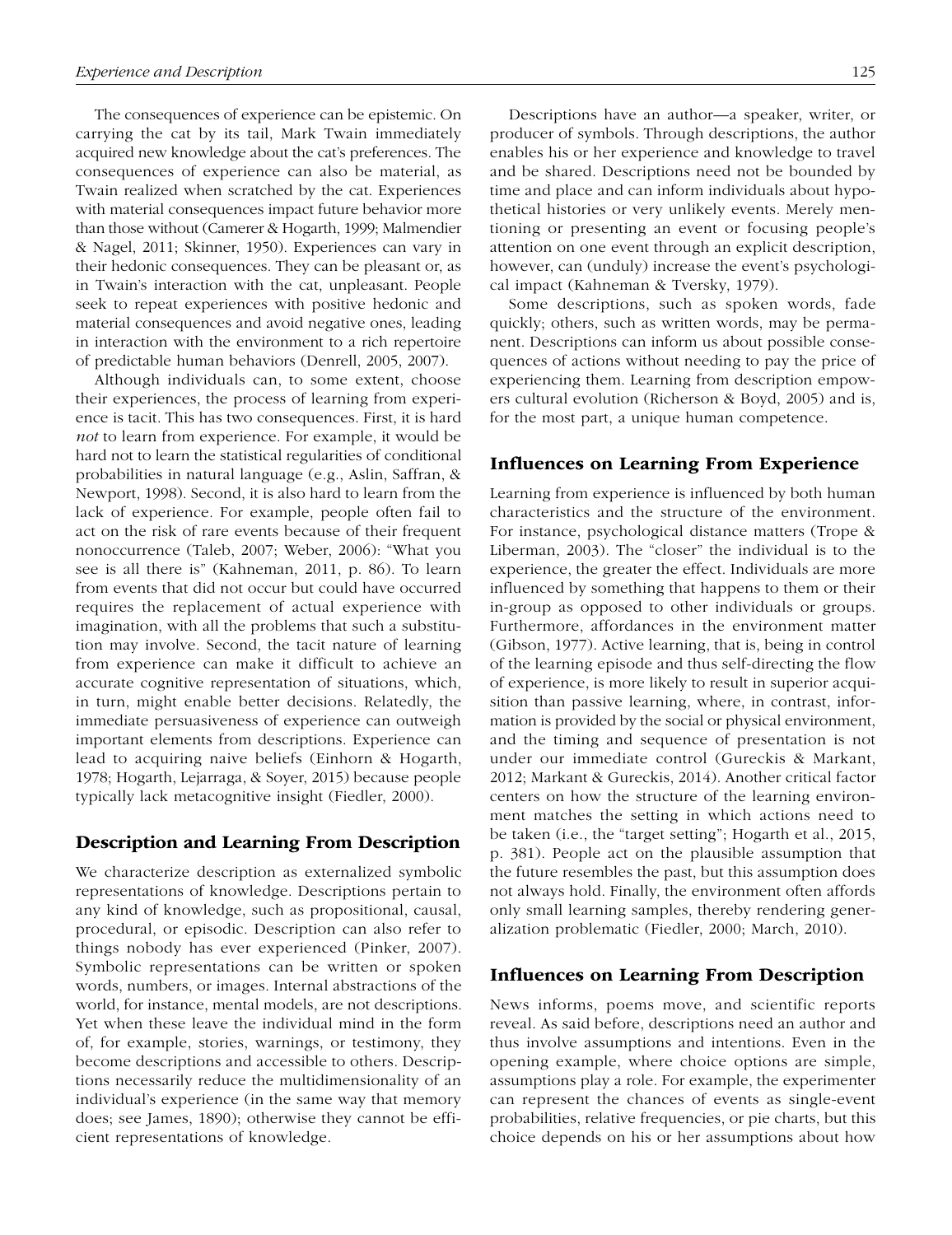these formats affect responses. The author interprets and proposes a view. A weather forecast, for example, states the daily mean temperature. The forecaster thus wittingly or unwittingly imposes his or her assumption that this quantity is more important than, for instance, the variance of the temperature. The author can also actively manipulate. For example, Colgate's slogan that 80% of dentists recommended their brand fails to mention that the dentists surveyed could choose to recommend several brands—not just one (http://news.bbc .co.uk/ $2/hi/uk$  news/6269521.stm).

Authors can represent descriptions in various ways. People learn better from representations that are transparent, clearly exposing the nature of the problem (Hoffrage, Lindsey, Hertwig, & Gigerenzer, 2000). Different descriptions of the same information can lead to different cognitions and behaviors. The evolution of the human mind has been shaped by the experience of the natural environment. Therefore, descriptive formats that approximate experiences are more likely to be easily processed (Cosmides & Tooby, 1996). For example, metaphors gain their power by evoking experience. Moreover, people reason better when statistical contingencies are presented as natural frequencies as opposed to single-event probabilities (Hoffrage et al., 2000). Relative to experience-based learning, descriptionbased learning is a much more recently evolved cognitive capacity. In fact, some symbolic descriptions, such as statements of probabilities, are a cultural invention of the Enlightenment.

Another potential problem, one shared with experience, is that the meaning of a description requires interpretation. Logically or mathematically equivalent descriptions—for instance, a glass is half full or half empty—can evoke different mental representations and prompt opposite conclusions (Feynman, 1967). The former implies that the glass was previously empty, and against this reference point, the current state suggests a gain. The latter implies that the glass was previously full (Sher & McKenzie, 2006), and against this past state, the current state suggests a loss. By choosing to describe a state of the world, the author can steer the reasoning and the behavior of the recipient of a description in different directions.

### Implications for Future Research: A Comparative Approach

Learning from experience and from description are important ways of achieving intelligence and adaptation. For decades, they have been studied in isolation, and sometimes conflicting conclusions about human performance have been drawn. We highlighted differences in paradigms for studying probabilistic and causal reasoning at the outset. To this, we add an observation by developmental psychologist Gopnik (2014), who wondered, "Why are grown-ups often so stupid about probabilities when even babies and chimps can be so smart?" (para. 9). Her question pertained to the observation that whereas studies demonstrate that babies are good intuitive statisticians, surprisingly capable of statistical learning and judgment (see Schulze & Hertwig, 2017), the statistical cognitions of adults have been found lacking. As Tversky and Kahneman (1983) put it, adults' "intuitive judgments of all relevant marginal, conjunctive, and conditional probabilities are not likely to be coherent, that is, to satisfy the constraints of probability theory" (p. 313).

One possible key to this conundrum is that babies, unlike adults, cannot yet operate on the basis of symbolic descriptions of probabilistic information. Consequently, babies' good statistical intuitions are observed in the context of experience-based experimental paradigms, whereas adults' apparent incompetence has commonly been inferred from one-shot description-based tasks (e.g., the Linda problem, the engineer-lawyer problem, the maternity ward problem; Kahneman, 2011), with no experiential learning required or permitted.

Experientially interacting with the world affords a multitude of concurrent dimensions of information (e.g., sensory, motoric, or affective) that symbolic descriptions lack or can convey only in an impoverished form. For instance, moment-to-moment experience can be accompanied by affective states that shape people's preferences and behaviors. When people leave the experiential and affective "hot state," they are prone to underestimate the influence of affect, a hot-cold empathy gap (e.g., Loewenstein, 2005). This gap is, of course, not identical with the description-experience gap. Descriptions can also elicit strong emotions remember the shocking image of the drowned Syrian boy that epitomized the tragic plight of refugees (Slovic, Västfjäll, Erlandsson, & Gregory, 2017). Yet immediate experience, ceteris paribus, has more potential to trigger hot affective states than description, removed by some degrees of abstraction. Not infrequently, experimental demonstrations of the hot-cold empathy gap contrast description and experience (e.g., Figner, Mackinlay, Wilkening, & Weber, 2009).

Although learning from experience and description are distinct processes, they frequently co-occur. Understanding how they interact offers new insights into societally important issues, such as risk communications and warnings. Sometimes people have experienced many safe encounters with a risky event before being warned (e.g., episodes of unprotected sex without contracting a disease). Sometimes they may be blank slates with little or no immediate experience about the risk in question. In the former, the rich experience to the contrary may abrogate the warning. In the latter, the experiential void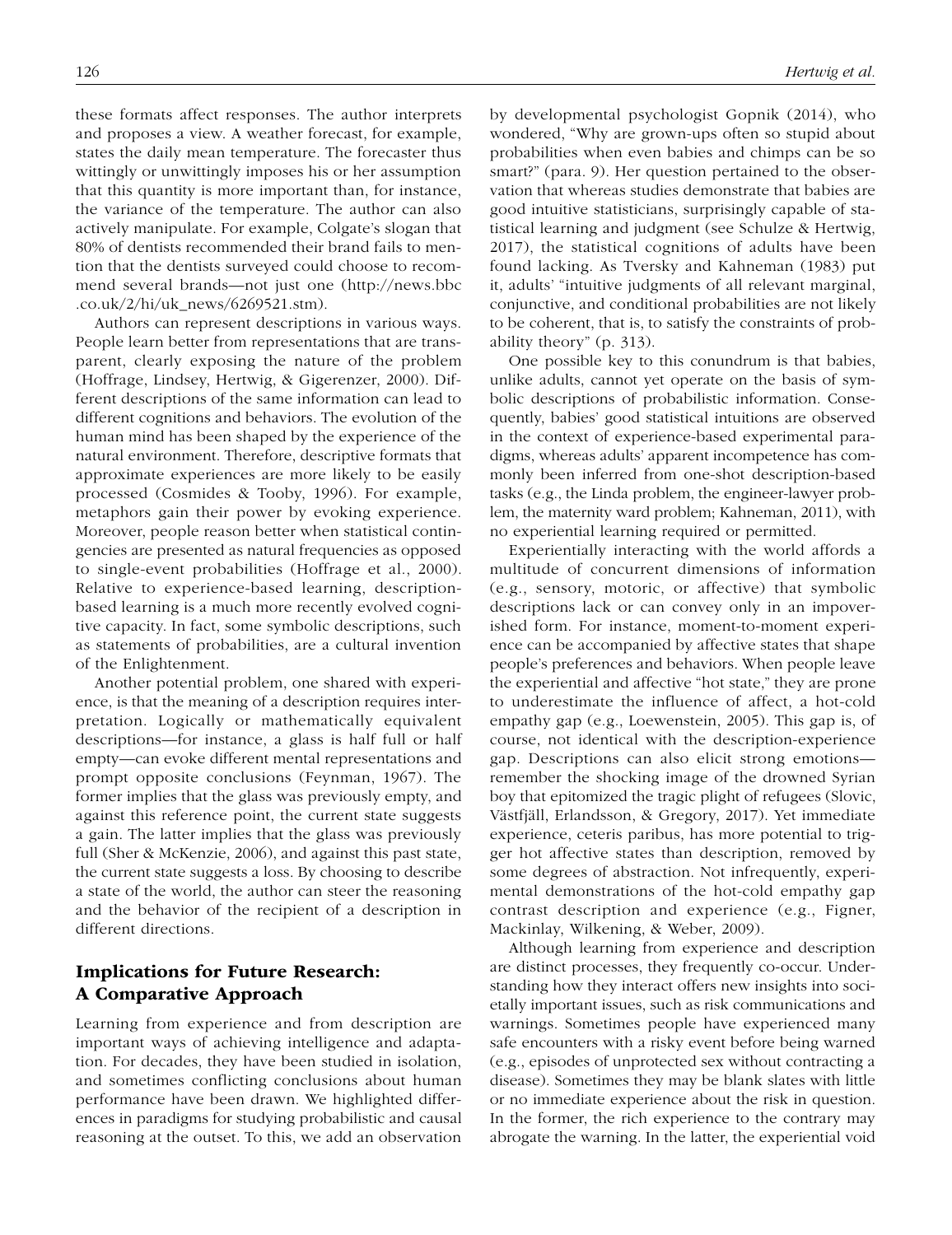cedes the field to the description-based warning, possibly resulting in disproportional responses to both authorized and unauthorized warnings about issues such as terrorist threat, vaccines causing autisms, genetically modified food, or the H1N1 influenza pandemic. We suggest that a better understanding of the intricate interplay of description and experience may offer novel insights into why and when risk warnings are ineffective or, on the contrary, too effective (Barron, Leider, & Stack, 2008; Weber, 2006).

To conclude, like most dichotomies, the distinction between experience- and description-based learning is a crude simplification. However, as we have shown, paying attention to this distinction leads to new psychological insights and research questions. We therefore propose that much can be gained by studying description- and experience-based learning in parallel not just in research on risky choice but far beyond.

#### Recommended Reading

- Hertwig, R., & Erev, I. (2009). The description–experience gap in risky choice. *Trends in Cognitive Sciences*, *13*, 517–523. A review of the literature on the descriptionexperience gap.
- March, J. G. (2010). (See References). An in-depth reflection on the nature of learning from experience.
- Peterson, C. R., & Beach, L. R. (1967). (See References). A review of adult's intuitive statistical reasoning summarizing the research of the first two decades of behavioral decision research.
- Tversky, A., & Kahneman, D. (1974). (See References). The canonical article outlining the research program on heuristics and biases in intuitive statistical reasoning of adults.
- Weber, E. U. (2006). (See References). An impressive example of the relevance of the description-experience distinction for an important societal issue, the world's response to climate change and lack thereof.

#### Acknowledgments

All three authors contributed equally to this article, and the order of authorship was determined alphabetically. Tomás Lejarraga is now at the Departament d'Economia de l'Empresa, Universitat de les Illes Balears. We thank Klaus Fiedler for challenging our reasoning.

#### Declaration of Conflicting Interests

The author(s) declared that there were no conflicts of interest with respect to the authorship or the publication of this article.

#### Note

1. This saying is the popularized version of a passage in Mark Twain's (1894) *Tom Sawyer Abroad*:

The person that had took a bull by the tail once had learnt sixty or seventy times as much as a person that

#### References

- Aslin, R. N., Saffran, J. R., & Newport, E. L. (1998). Computation of conditional probability statistics by 8-month-old infants. *Psychological Science*, *9*, 321–324.
- Barron, G., & Erev, I. (2003). Small feedback-based decisions and their limited correspondence to description-based decisions. *Journal of Behavioral Decision Making*, *16*, 215–233.
- Barron, G., Leider, S., & Stack, J. (2008). The effect of safe experience on a warning's impact: Sex, drugs, and rockn-roll. *Organizational Behavior and Human Decision Processes*, *106*, 125–142.
- Camerer, C. F., & Hogarth, R. M. (1999). The effects of financial incentives in experiments: A review and capital-laborproduction framework. *Journal of Risk and Uncertainty*, *19*, 7–42.
- Cosmides, L., & Tooby, J. (1996). Are humans good intuitive statisticians after all? Rethinking some conclusions from the literature on judgment under uncertainty. *Cognition*, *58*, 1–73.
- Denrell, J. (2005). Why most people disapprove of me: Experience sampling in impression formation. *Psychological Review*, *112*, 951–978.
- Denrell, J. (2007). Adaptive learning and risk taking. *Psychological Review*, *114*, 177–187.
- Edwards, W. (1961). Probability learning in 1000 trials. *Journal of Experimental Psychology*, *62*, 385–394.
- Einhorn, H. J., & Hogarth, R. M. (1978). Confidence in judgment: Persistence of the illusion of validity. *Psychological Review*, *85*, 395–416.
- Feynman, R. (1967). *The character of physical law*. Cambridge, MA: MIT Press.
- Fiedler, K. (2000). Beware of samples! A cognitive-ecological sampling approach to judgment biases. *Psychological Review*, *107*, 659–676.
- Figner, B., Mackinlay, R. J., Wilkening, F., & Weber, E. U. (2009). Affective and deliberative processes in risky choice: Age differences in risk taking in the Columbia Card Task. *Journal of Experimental Psychology: Learning, Memory, and Cognition*, *35*, 709–730.
- Gibson, J. J. (1977). The theory of affordances. In R. Shaw & J. Bransford (Eds.), *Perceiving, acting and knowing: Toward an ecological psychology* (Vol. 27, pp. 67–82). Hillsdale, NJ: Erlbaum.
- Goethe, J. W. (1871). *Faust: A tragedy. Part I* (B. Taylor, Trans.). Boston, MA: James Osgood. (Original work published 1808)
- Gopnik, A. (2014, January 10). The surprising probability gurus wearing diapers. *The Wall Street Journal*. Retrieved from http://www.wsj.com/articles/SB10001424052702303 393804579308662389246416
- Gureckis, T. M., & Markant, D. B. (2012). Self-directed learning: A cognitive and computational perspective. *Perspectives on Psychological Science*, *7*, 464–481.
- Hertwig, R. (2015). Decisions from experience. In G. Keren & G. Wu (Eds.), *The Wiley Blackwell handbook of judgment*